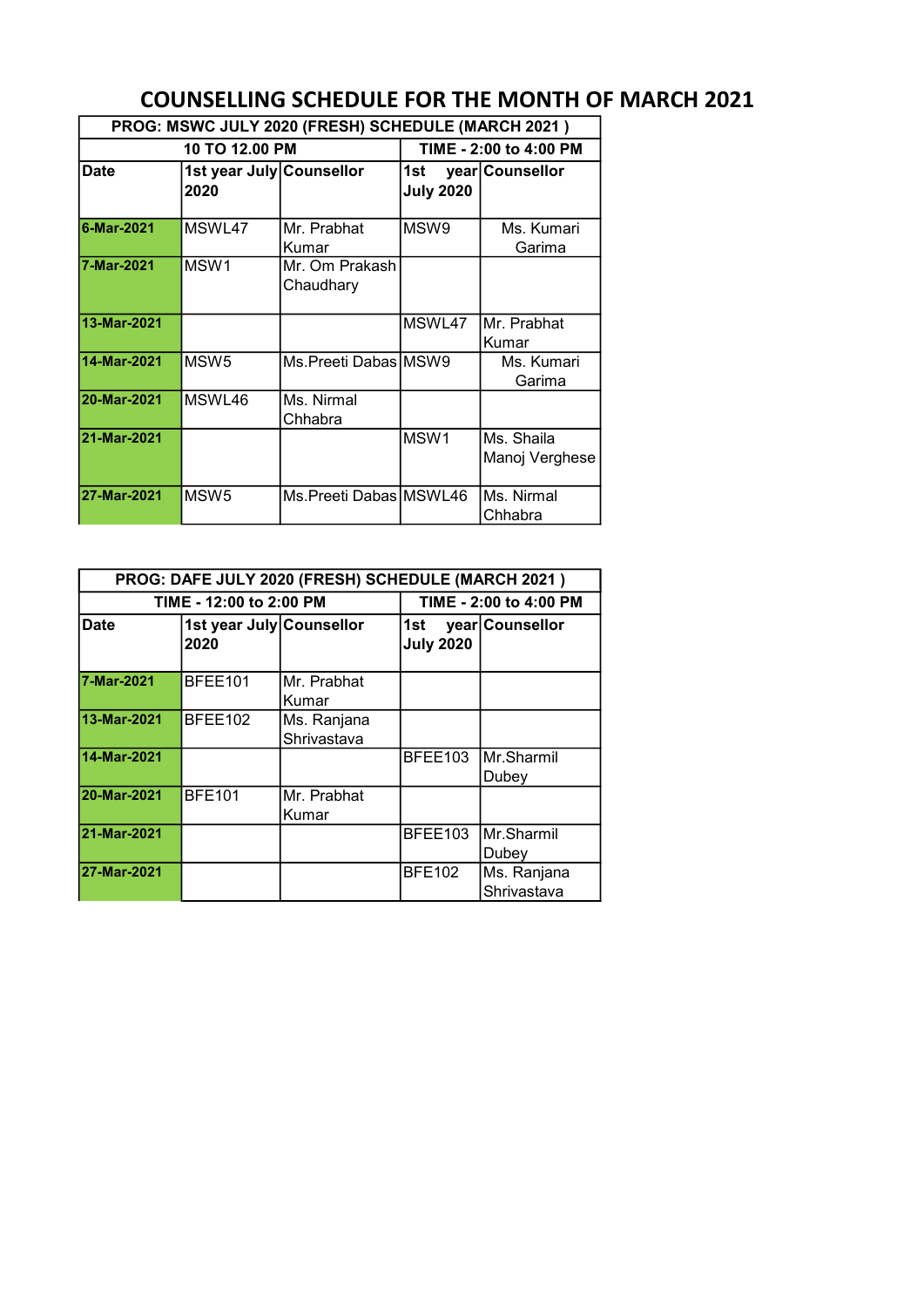|             | IGNOU -Study Centre -29047D MANOVIKAS CHARITABLE SOCIETY |                                     |                                  |                              |                         |                    |  |  |
|-------------|----------------------------------------------------------|-------------------------------------|----------------------------------|------------------------------|-------------------------|--------------------|--|--|
|             |                                                          |                                     | <b>BAG SCHEDULE (MARCH 2021)</b> |                              |                         |                    |  |  |
|             | 10 TO 12.00 PM                                           |                                     | 12.00 TO 2.00 PM                 |                              |                         | 2.00 TO 4.00 PM    |  |  |
| <b>Date</b> | 1st year July Counsellor<br>2020                         |                                     | 1st<br><b>July 2020</b>          | year Counsellor              | 1st<br><b>July 2020</b> | year Counsellor    |  |  |
| 6-Mar-2021  | BECC131                                                  | Mr. Ashok KumarIBEGC132<br>Aggarwal |                                  | IMs. Parveen bano IBPAC131   |                         | Ms. Sunita Soni    |  |  |
| 7-Mar-2021  |                                                          |                                     | BESC132                          | Ms.Indira Alok               | <b>BSOC132</b>          | Ms Neeru Tandon    |  |  |
| 13-Mar-2021 | BEGLA135                                                 | Ms. Parveen bano BSOC131            |                                  | Ms.Indira Alok               | BHDLA136                | Ms. Rubi<br>Kumari |  |  |
| 14-Mar-2021 | <b>BHIC131</b>                                           | Ms.<br>Kumari                       | Ranjeeta BEVAE181                | Alok<br>Dr.<br><b>Bhuwan</b> | Kumar BPAC132           | Ms. Sunita Soni    |  |  |
| 20-Mar-2021 | BPSC132                                                  | Ms.Sunita Soni                      | BEVAE181                         | Dr. Alok<br><b>Bhuwan</b>    | Kumar BHDC132           | Ms. Rubi<br>Kumari |  |  |
| 21-Mar-2021 | BECC132                                                  | Mr. Ashok Kumar BHIC132<br>Aggarwal |                                  | Dr. kamana Rai               | <b>BSOC132</b>          | Ms.Neeru Tandon    |  |  |
| 27-Mar-2021 | BHDLA135                                                 | Ms. Rubi Kumari BSOC131             |                                  | Ms.Indira Alok               | BUDC131                 | Ms. Parveen bano   |  |  |

|             | IGNOU -Study Centre -29047D MANOVIKAS CHARITABLE SOCIETY |                                                    |                         |                                         |                          |                     |  |  |
|-------------|----------------------------------------------------------|----------------------------------------------------|-------------------------|-----------------------------------------|--------------------------|---------------------|--|--|
|             |                                                          | BA (ECONOMICS HONOURS-FRESH) SCHEDULE (MARCH 2021) |                         |                                         |                          |                     |  |  |
|             | 10 TO 12.00 PM                                           |                                                    | 12.00 TO 2.00 PM        |                                         |                          | 2.00 TO 4.00 PM     |  |  |
| <b>Date</b> | 1st year July Counsellor<br>2020                         |                                                    | 1st<br><b>July 2020</b> | year Counsellor                         | l1st<br><b>July 2020</b> | year Counsellor     |  |  |
| 7-Mar-2021  |                                                          |                                                    |                         |                                         | BHDAE182                 | lMs. Rubi<br>Kumari |  |  |
| 13-Mar-2021 | BECC102                                                  | Mr. Ashok Kumarl<br>Aggarwal                       |                         |                                         |                          |                     |  |  |
| 14-Mar-2021 |                                                          |                                                    | BEVAE181                | IDr. Alok KumarIBSOG171<br>Bhuwan       |                          | lMs Neeru Tandon.   |  |  |
| 20-Mar-2021 |                                                          |                                                    | BEVAE181                | <b>IDr.</b> Alok Kumar<br><b>Bhuwan</b> |                          |                     |  |  |
| 21-Mar-2021 | BEGAE182                                                 | Ms. Parveen bano                                   |                         |                                         |                          |                     |  |  |

|             | IGNOU -Study Centre -29047D MANOVIKAS CHARITABLE SOCIETY |                          |                          |                                                  |                          |                    |  |  |
|-------------|----------------------------------------------------------|--------------------------|--------------------------|--------------------------------------------------|--------------------------|--------------------|--|--|
|             |                                                          |                          |                          | BA (ENGLISH HONOURS-FRESH) SCHEDULE (MARCH 2021) |                          |                    |  |  |
|             | 12.00 TO 2.00 PM<br>10 TO 12.00 PM<br>2.00 TO 4.00 PM    |                          |                          |                                                  |                          |                    |  |  |
| Date        | 1st year July Counsellor<br>2020                         |                          | ∣1st<br><b>July 2020</b> | year Counsellor                                  | l1st<br><b>July 2020</b> | year Counsellor    |  |  |
| 7-Mar-2021  | BEGC-102                                                 | Ms. Parveen bano         |                          |                                                  |                          |                    |  |  |
| 14-Mar-2021 |                                                          |                          | BEVAE181                 | Dr. Alok Kumar BSOG171<br><b>IBhuwan</b>         |                          | lMs.Neeru Tandon l |  |  |
| 20-Mar-2021 | BEVAE181<br>IDr. Alok Kumarl<br><b>IBhuwan</b>           |                          |                          |                                                  |                          |                    |  |  |
| 21-Mar-2021 | BFGAF182                                                 | Ms. Parveen bano BGDG172 |                          | IMs Indira Alok.                                 |                          |                    |  |  |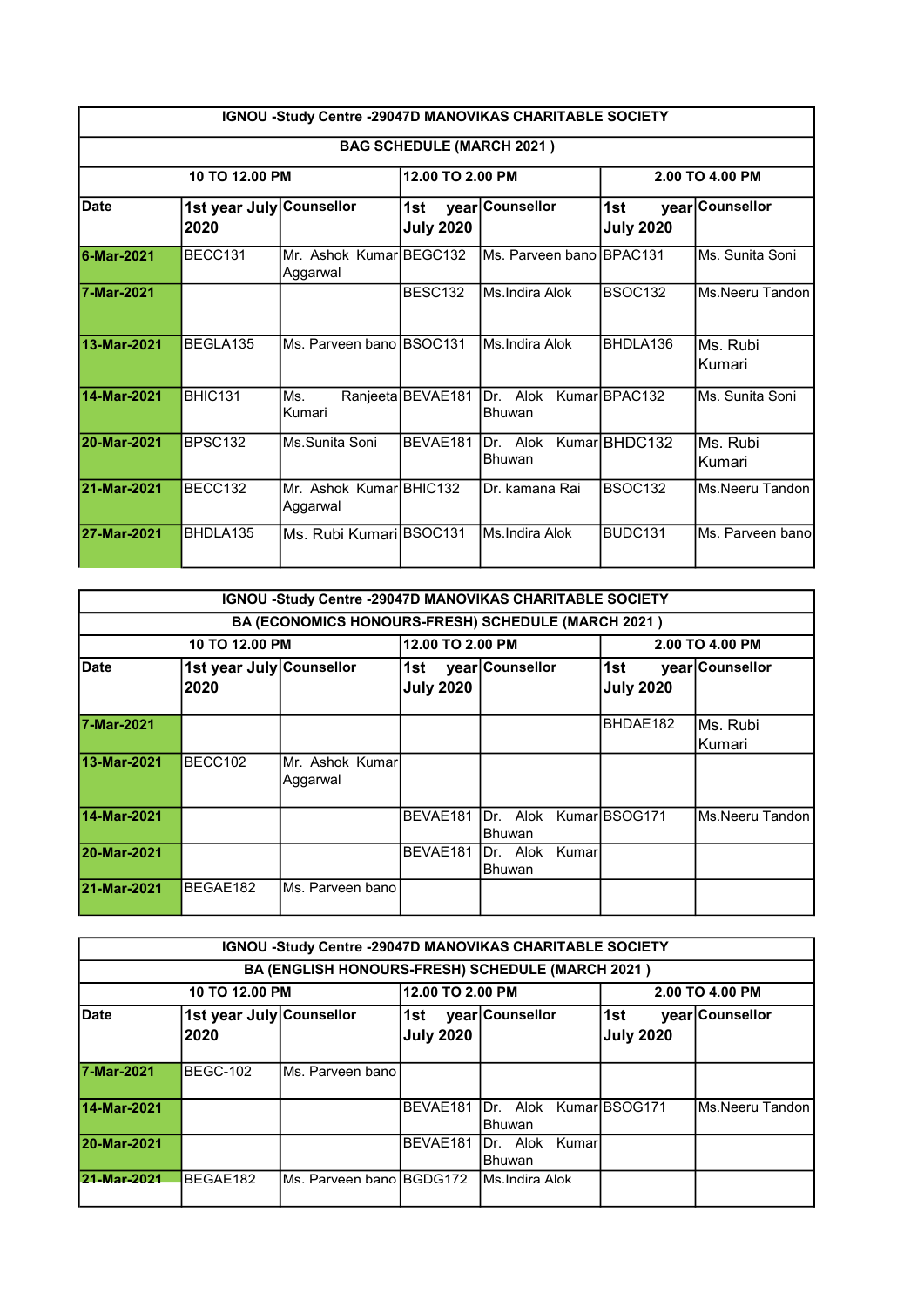|             | IGNOU -Study Centre -29047D MANOVIKAS CHARITABLE SOCIETY     |                |                  |                                                |                          |                     |  |  |
|-------------|--------------------------------------------------------------|----------------|------------------|------------------------------------------------|--------------------------|---------------------|--|--|
|             |                                                              |                |                  | BA (HINDI HONOURS-FRESH) SCHEDULE (MARCH 2021) |                          |                     |  |  |
|             |                                                              | 10 TO 12.00 PM | 12.00 TO 2.00 PM |                                                |                          | 2.00 TO 4.00 PM     |  |  |
| <b>Date</b> | 1st year July Counsellor<br>2020                             |                | <b>July 2020</b> | 1st year Counsellor                            | l1st<br><b>July 2020</b> | year Counsellor     |  |  |
| 7-Mar-2021  |                                                              |                |                  |                                                | BHDAE182                 | Ms. Rubi<br>Kumari  |  |  |
| 14-Mar-2021 |                                                              |                | BEVAE181         | IDr. Alok KumarIBSOG171<br><b>Bhuwan</b>       |                          | Ms.Neeru Tandon I   |  |  |
| 20-Mar-2021 |                                                              |                | BEVAE181         | IDr. Alok Kumarl<br><b>Bhuwan</b>              |                          |                     |  |  |
| 21-Mar-2021 | BHDC101<br>Ms. Rubi Kumari BGDG172<br><b>IMs.Indira Alok</b> |                |                  |                                                |                          |                     |  |  |
| 27-Mar-2021 |                                                              |                |                  |                                                | BHDC102                  | Ms. Rubi<br>lKumari |  |  |

|             | <b>IGNOU -Study Centre -29047D MANOVIKAS CHARITABLE SOCIETY</b> |                           |                          |                                                  |                          |                    |  |  |
|-------------|-----------------------------------------------------------------|---------------------------|--------------------------|--------------------------------------------------|--------------------------|--------------------|--|--|
|             |                                                                 |                           |                          | BA (HISTORY HONOURS-FRESH) SCHEDULE (MARCH 2021) |                          |                    |  |  |
|             | 10 TO 12.00 PM                                                  |                           | 12.00 TO 2.00 PM         |                                                  |                          | 2.00 TO 4.00 PM    |  |  |
| <b>Date</b> | 1st year July Counsellor<br>2020                                |                           | l1st<br><b>July 2020</b> | year Counsellor                                  | l1st<br><b>July 2020</b> | year Counsellor    |  |  |
| 7-Mar-2021  | BHIC101                                                         | Ranjeeta<br>Ms.<br>Kumari |                          |                                                  | BHDAE182                 | Ms. Rubi<br>Kumari |  |  |
| 14-Mar-2021 | BHIC102                                                         | Dr. kamana Rai            | BEVAE181                 | IDr. Alok KumarIBSOG171<br><b>Bhuwan</b>         |                          | Ms.Neeru Tandon    |  |  |
| 20-Mar-2021 |                                                                 |                           | BEVAE181                 | IDr. Alok Kumar<br><b>IBhuwan</b>                |                          |                    |  |  |
| 21-Mar-2021 | BEGAE182                                                        | Ms. Parveen bano BGDG172  |                          | <b>IMs.Indira Alok</b>                           |                          |                    |  |  |

|             | IGNOU -Study Centre -29047D MANOVIKAS CHARITABLE SOCIETY |                            |                                         |                                                                |                          |                    |  |  |
|-------------|----------------------------------------------------------|----------------------------|-----------------------------------------|----------------------------------------------------------------|--------------------------|--------------------|--|--|
|             |                                                          |                            |                                         | BA (PUBLIC ADMINISTRATION HONOURS-FRESH) SCHEDULE (MARCH 2021) |                          |                    |  |  |
|             | 12.00 TO 2.00 PM<br>10 TO 12.00 PM<br>2.00 TO 4.00 PM    |                            |                                         |                                                                |                          |                    |  |  |
| Date        | 1st year July Counsellor<br>2020                         |                            | ∣1st<br><b>July 2020</b>                | year Counsellor                                                | 1st <br><b>July 2020</b> | year Counsellor    |  |  |
| 7-Mar-2021  |                                                          |                            |                                         |                                                                | BHDAE182                 | Ms. Rubi<br>Kumari |  |  |
| 14-Mar-2021 |                                                          |                            | BEVAE181                                | <b>IDr.</b> Alok Kumar<br><b>IBhuwan</b>                       |                          |                    |  |  |
| 20-Mar-2021 |                                                          |                            | BEVAE181<br>IDr. Alok Kumarl<br>lBhuwan |                                                                |                          |                    |  |  |
| 21-Mar-2021 | BEGAE182                                                 | lMs. Parveen bano lBGDG172 |                                         | <b>IMs.Indira Alok</b>                                         |                          |                    |  |  |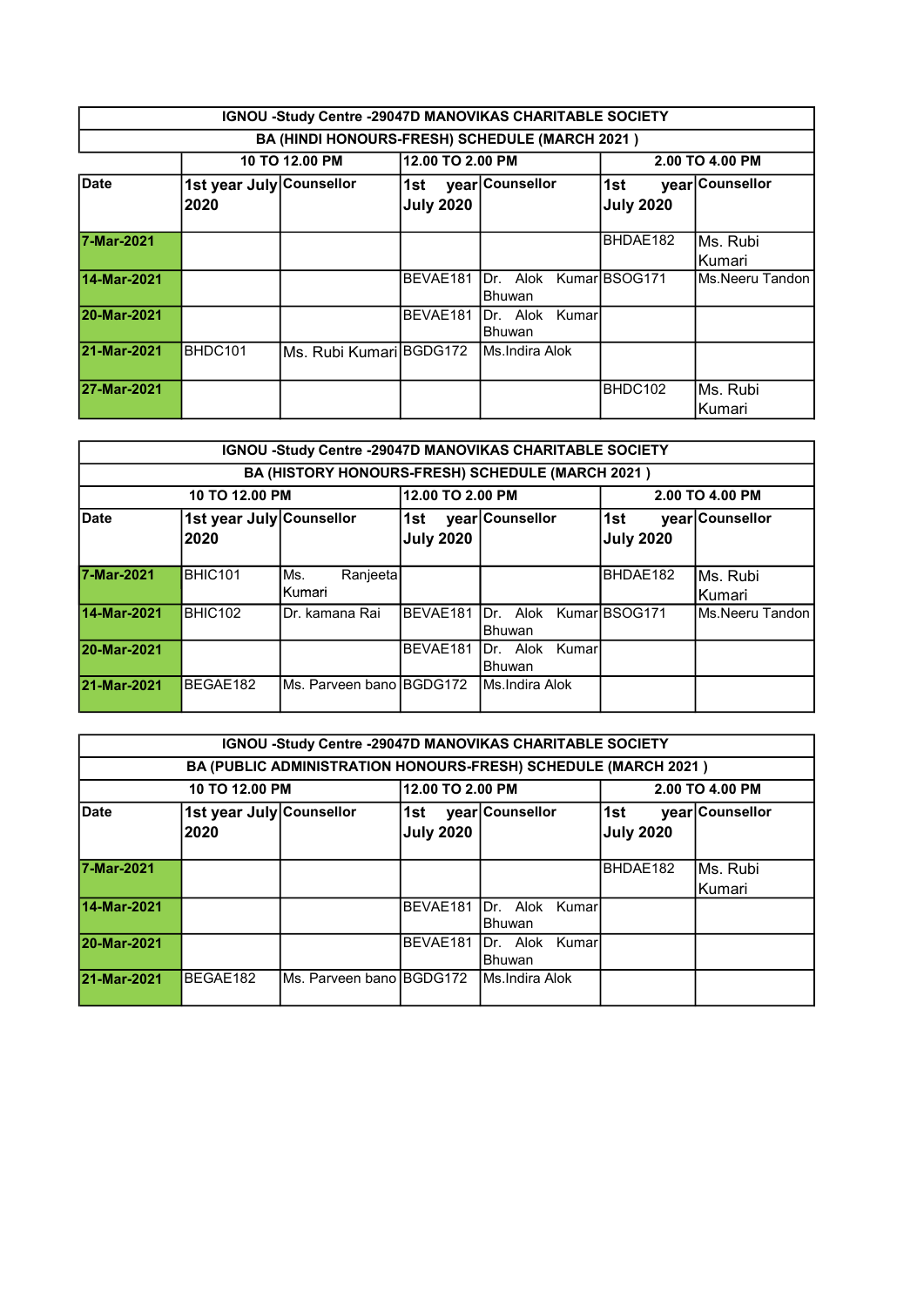|             | IGNOU -Study Centre -29047D MANOVIKAS CHARITABLE SOCIETY |                           |                                              |                                                            |                          |                      |  |  |
|-------------|----------------------------------------------------------|---------------------------|----------------------------------------------|------------------------------------------------------------|--------------------------|----------------------|--|--|
|             |                                                          |                           |                                              | BA (POLITICAL SCIENCE HONOURS-FRESH) SCHEDULE (MARCH 2021) |                          |                      |  |  |
|             | 10 TO 12.00 PM                                           |                           | 12.00 TO 2.00 PM                             |                                                            |                          | 2.00 TO 4.00 PM      |  |  |
| Date        | 1st year July Counsellor<br>2020                         |                           | ∣1st ∣<br><b>July 2020</b>                   | year Counsellor                                            | l1st<br><b>July 2020</b> | year Counsellor      |  |  |
| 7-Mar-2021  | <b>BPSC101</b>                                           |                           |                                              |                                                            | BHDAE182                 | IMs. Rubi<br>lKumari |  |  |
| 14-Mar-2021 |                                                          |                           |                                              | BEVAE181 Dr. Alok Kumar BSOG171<br>Bhuwan                  |                          | IMs.Neeru Tandon l   |  |  |
| 20-Mar-2021 |                                                          |                           | BEVAE181<br><b>IDr.</b> Alok Kumar<br>Bhuwan |                                                            |                          |                      |  |  |
| 21-Mar-2021 | BEGAE182                                                 | Ms. Parveen bano IBGDG172 |                                              | <b>IMs.Indira Alok</b>                                     |                          |                      |  |  |

|             | IGNOU -Study Centre -29047D MANOVIKAS CHARITABLE SOCIETY |                          |                            |                                                    |                         |                 |  |  |
|-------------|----------------------------------------------------------|--------------------------|----------------------------|----------------------------------------------------|-------------------------|-----------------|--|--|
|             |                                                          |                          |                            | BA (SOCIOLOGY HONOURS-FRESH) SCHEDULE (MARCH 2021) |                         |                 |  |  |
|             | 12.00 TO 2.00 PM<br>10 TO 12.00 PM<br>2.00 TO 4.00 PM    |                          |                            |                                                    |                         |                 |  |  |
| <b>Date</b> | 1st year July Counsellor<br>2020                         |                          | ∣1st ∣<br><b>July 2020</b> | year Counsellor                                    | 1st<br><b>July 2020</b> | year Counsellor |  |  |
| 7-Mar-2021  | BHDAE182                                                 | IMs. Rubi Kumaril        |                            |                                                    |                         |                 |  |  |
| 14-Mar-2021 |                                                          |                          | BEVAE181                   | Dr. Alok Kumar<br><b>IBhuwan</b>                   |                         |                 |  |  |
| 20-Mar-2021 | BEVAE181<br>Dr. Alok Kumar<br><b>IBhuwan</b>             |                          |                            |                                                    |                         |                 |  |  |
| 21-Mar-2021 | BEGAE182                                                 | Ms. Parveen bano BGDG172 |                            | <b>IMs.Indira Alok</b>                             |                         |                 |  |  |

| IGNOU -Study Centre -29047D MANOVIKAS CHARITABLE SOCIETY |                         |                             |                                 |                             |  |  |  |
|----------------------------------------------------------|-------------------------|-----------------------------|---------------------------------|-----------------------------|--|--|--|
| PROG: MSWC2 JULY 2020 (RR) SCHEDULE (MARCH 2021)         |                         |                             |                                 |                             |  |  |  |
|                                                          |                         | 10 TO 12.00 PM              |                                 | TIME - 2:00 to 4:00 PM      |  |  |  |
| <b>Date</b>                                              | 2nd<br><b>July 2020</b> | year Counsellor             | 2nd<br>year<br><b>July 2020</b> | <b>Counsellor</b>           |  |  |  |
| 7-Mar-2021                                               | MSWL-49                 | Mr. Sharmil<br>Dubey        |                                 |                             |  |  |  |
| 13-Mar-2021                                              |                         |                             | MSWL-48                         | Mr. Om Prakash<br>Chaudhary |  |  |  |
| 14-Mar-2021                                              | MSWL-49                 | Ms. Nirmal<br>Chhabra       | MSW <sub>15</sub>               | Ms. Parveen<br>Bano         |  |  |  |
| 20-Mar-2021                                              | <b>MSW-14</b>           | Mr. Sharmil<br>Dubey        |                                 |                             |  |  |  |
| 21-Mar-2021                                              |                         |                             | MSWL-49                         | Ms. Nirmal<br>Chhabra       |  |  |  |
| 27-Mar-2021                                              | MSWL-48                 | Mr. Om Prakash<br>Chaudhary |                                 |                             |  |  |  |